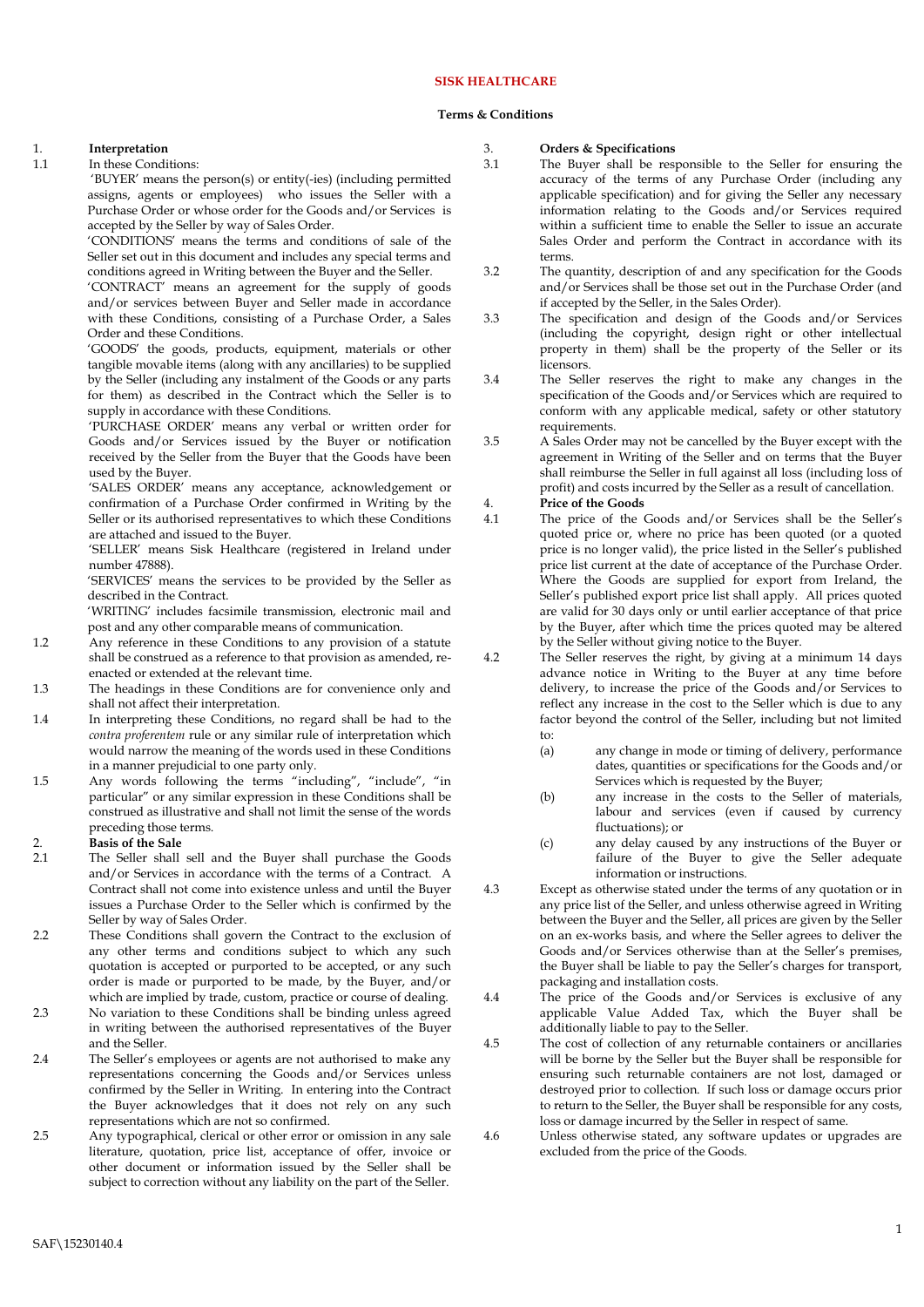## 5. **Terms of Payment**

- The Seller shall be entitled to invoice the Buyer for the price of the Goods and/or Services at any time after a Contract is entered into for the Goods.
- 5.2 The Buyer shall pay the price of the Goods and/or Services within 30 days of the date of the Seller's invoice, unless otherwise agreed between the parties in Writing, even if delivery has not taken place due to circumstances attributable to the Buyer. Time shall be of the essence with regard to payment of the price under the Contract. Receipts for payment will be issued only upon request by the Buyer. Except as otherwise agreed in Writing between the Buyer and the Seller, payment can be made by cheque, cash, credit card, bank draft or electronic funds transfer in the currency specified in the Seller's invoice.
- 5.3 If the Buyer fails to make any payment on the due date then, the Seller shall be entitled to do one or more of the following (without prejudice to any other right or remedy available to it):
	- (a) appropriate any payment made by the Buyer to such of the Goods and/or Services (or Goods and/or Services supplied under any other contract between the Buyer and the Seller) as the Seller may think fit (notwithstanding any purported appropriation by the Buyer);
	- (b) charge the Buyer interest (both before and after any judgment) on the amount unpaid, from the due date until the date of actual payment in full at the rate specified in the EC (Late Payment in Commercial Transactions) Regulations 2012;
	- (c) suspend any further deliveries to the Buyer; or
	- (d) terminate the Contract with immediate effect.
- 5.4 Where the Buyer has any amount owing to the Seller, payments must be strictly made within the terms agreed between the parties on that account.
- 5.5 The Seller reserves the right to impose credit limits on the Buyer where necessary and further reserves the right to alter, as it sees fit, the extent of credit offered, payment terms and acceptable payment methods.
- 5.6 Where the Buyer is subject to a credit limit with the Seller, payments must be strictly made within the limits agreed between the parties in Writing on that account.

#### 6. **Delivery of Goods & Provision of Services**

- 6.1 Unless otherwise agreed in Writing between the parties, delivery of the Goods shall be ex-works (as defined in INCOTERMS 2010). Carriage of the Goods will be arranged on the request and at the expense of the Buyer. In the absence of specific agreement in Writing with the Buyer regarding the method of delivery, the Seller may in its sole discretion select the method of delivery of the Goods, at the Buyer's cost.
- 6.2 Any dates or times quoted for delivery of the Goods and/or provision of Services are approximate only and the Seller shall not be liable for any delay in delivery of the Goods and/or provision of Services however caused. Time for delivery shall not be of the essence unless previously agreed by the Seller in Writing. The Goods and/or Services may be delivered or provided by the Seller in advance of the quoted delivery date upon giving reasonable notice to the Buyer.
- 6.3 Where the Goods are to be delivered in instalments or the Services are to be performed in instalments, failure by the Seller to deliver and/or perform any one or more of the instalments shall not entitle the Buyer to treat the Contract as a whole as repudiated and these Conditions shall apply to each instalment.
- 6.4 If the Seller fails to deliver the Goods or perform the Services for any reason other than any cause beyond the Seller's reasonable control or the Buyer's fault, and the Seller is accordingly liable to the Buyer, the Seller's liability shall be limited to the excess (if any) of the cost to the Buyer (in the cheapest alternative market) of goods or services of similar specification to the Goods and/or Services to replace those not delivered or performed over the price of the Goods and/or Services.
- 6.5 Deviations in quantity of the Goods or the timing of the Services (representing not more than 10% by value) from that stated in the Contract shall not give the Buyer any right to reject the Goods

and/or Services or to claim damages and the Buyer shall be obliged to accept and pay the Contract rate for the quantity of the Goods and/or Services delivered.

- 6.6 The Seller shall not be liable for any shortage in Goods delivered unless notice thereof shall have been given to the Seller in Writing within 5 days of the date of delivery. If the Buyer fails to notify the Seller within the said period the Buyer will be deemed to have accepted the shipment of Goods in question.
- 6.7 If the Buyer fails or refuses to take delivery of the Goods or fails to give the Seller adequate delivery instructions at the time stated for delivery then, the Seller may:
	- (a) store the Goods until actual delivery and charge the Buyer for the full price of the Goods (as per clause 4) to include reasonable costs (including insurance) of storage, transport or any other costs incurred as a result; or
	- (b) sell the Goods at the best price readily obtainable and (after deducting all reasonable storage and selling expenses) charge the Buyer for any shortfall below the price under the Contract.

# 7. **Risk & Property**

- Unless otherwise agreed, risk of damage to or loss of the Goods shall pass to the Buyer:
	- (a) at the time of delivery;
	- (b) if the Buyer wrongfully fails to take delivery of the Goods, the time when the Seller has tendered delivery of the Goods.
- 7.2 Notwithstanding delivery and the passing of risk in the Goods, or any other provision of these Conditions, the Goods shall remain the sole and absolute property of the Seller until unconditional payment in full has been received by the Seller for the Goods and all other monies due to the Seller howsoever arising including, without limitation, for the value of Services performed to the date or any Goods delivered but not invoiced.
- 7.3 Until such time as the property in the Goods passes to the Buyer or the Goods have been used by the Buyer in the ordinary course of its business, the Buyer shall keep the Goods separate from those of the Buyer and third parties and properly stored, protected and insured and identified as the Seller's property.
- 7.4 Until such time as the property in the Goods passes to the Buyer or the Goods have been used by the Buyer in the ordinary course of its business and provided the Goods are still in existence the Seller shall be entitled at any time to require the Buyer to deliver up the Goods to the Seller and to enter upon any premises of the Buyer or any third party where the Goods are stored and repossess the Goods.
- 7.5 The Buyer shall not be entitled to pledge or in any way charge by way of security for any indebtedness any of the Goods which remain the property of the Seller but if the Buyer does so, all monies owing by the Buyer to the Seller shall (without prejudice to any other right or remedy of the Seller) forthwith become due and payable.
- 7.6 The Buyer shall not be entitled to withhold or delay payment of any amount payable under the Contract to the Seller nor shall the Buyer be entitled to set off against any amount payable under the Contract to the Seller any monies which are not then presently payable by the Seller for which the Seller disputes liability.

### 8. **Consignment Procedure**

- 8.1 To facilitate the Buyer's operational requirements the Seller may store quantities of Goods on the Buyer's premises or the Seller may loan Goods to the Buyer. In respect of such stocks the Buyer shall:
	- (a) store the Goods in a secure location separately from all other goods held by the Buyer so that they remain readily identifiable as the Seller's property;
	- (b) not remove, deface or obscure any identifying mark or packaging on or relating to the Goods;
		-
	- (c) maintain the Goods in satisfactory condition;<br>(d) notify the Seller immediately if the Buve notify the Seller immediately if the Buyer becomes subject to any of the events listed in clause 11.1 and grant the Seller a right of access to the Goods to reclaim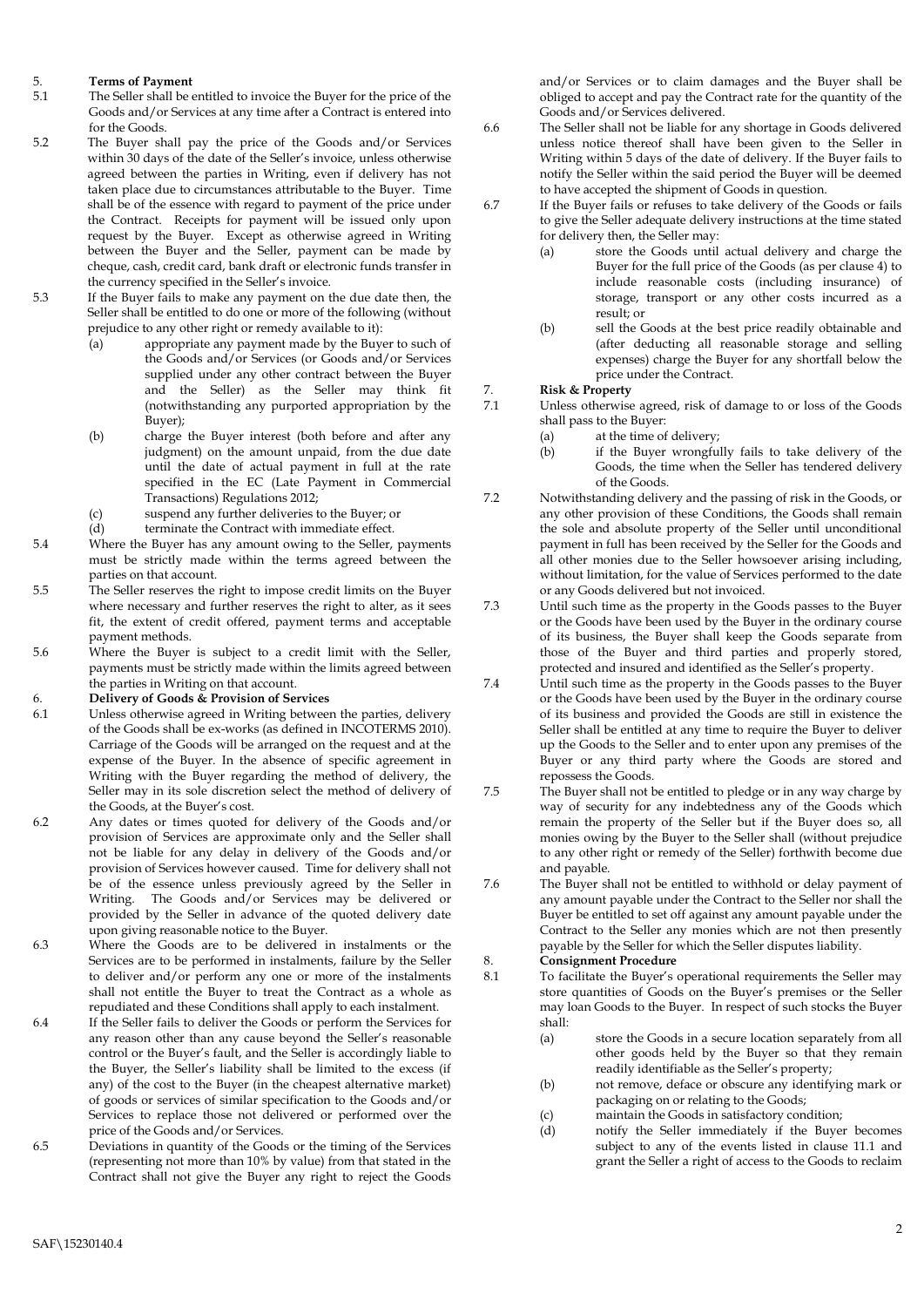any Goods that have not been sold or used by the Buyer;

- (e) give the Seller such information relating to the Goods as the Seller may require from time to time; and
- (f) allow the Seller to have regular access to the Goods on the Buyer's premises, subject to the provision of reasonable notice in advance, for the purposes of inspection, stock-take and re-stocking.
- 8.2 The Buyer shall be entitled to use the Goods in the ordinary course of its business and, except where the Goods have been loaned to the Buyer, upon each use the Buyer shall be deemed to have purchased the relevant Goods and shall promptly furnish to the Seller a Purchase Order in respect of the Goods.
- 8.3 The Seller retains the risk that Goods which are the subject matter of this clause may become obsolete if not required and used by the Buyer.
- 8.4 Notwithstanding delivery and the passing of risk in the Goods, or any other provision of these Conditions, the property in the Goods that have been loaned by the Seller to the Buyer shall not pass to the Buyer. Such Goods shall be returned by the Buyer to the Seller promptly after use.

#### 9. **Installation and Functionality of the Goods**

- 9.1 The Goods may be installed by the Seller, which will be carried out without any delay occasioned by the Buyer in accordance with the Seller's working procedure.
- 9.2 Without limiting the Buyer's obligations under clause 14, it is the sole responsibility of the Buyer to prepare/ready the site for installation in accordance with the instructions specified by the Seller.
- 9.3 The operation and functionality of the Goods may be dependent on third party system(s). The Seller is not liable for any loss or damage arising from a defect in any third party system or for any loss or damage arising if the operation of the third party system is incompatible with the Goods.
- 9.4 The Seller warrants that installation (if applicable) will be provided by competent personnel consistent with industry norms. Training provided on installation does not constitute upon the Buyer (or any of its employees, servants or agents) a certificate of competence or licence to practice.
- 9.5 Where applicable, the Seller will connect the Goods to the mains outlet provided by the Buyer in an approved location. Unless otherwise agreed in Writing, the Buyer shall be responsible for the proper electrical current to be brought to the mains outlet and will provide all structural plumbing, carpentry work, primary mains wiring, pull through of interface cables, fixing of outlet boxes and attaching of wall or ceiling mountings along with any other ancillary works required for the installation of the Goods.

### 10. **Warranties & Liability**

- 10.1 The Seller as a re-seller of the Goods shall use all reasonable endeavours to pass on the benefit of any warranties in relation to the Goods which are received by the Seller from the manufacturer of the Goods, it being for the Buyer to ensure it complies with the terms (including manufacturer's instructions as to use of the Goods) applicable to those warranties as communicated by the Seller to the Buyer.
- 10.2 The Seller shall use reasonable endeavours to provide the Services with all due care, skill and diligence.
- 10.3 The Seller shall not in any event be liable in respect of any defect in the Goods arising from any specification supplied by the Buyer, wilful damage to, misuse, alteration or repair of the Goods without the Seller's approval.
- 10.4 The Seller shall not be liable under clause 10.1 or 10.2 (or any other warranty, condition or guarantee) until the total price for the Goods and/or Services has been paid by the Buyer.
- 10.5 Save as expressly provided in these Conditions or otherwise agreed in Writing by the Seller with the Buyer, all warranties, representations, statements, conditions or other terms express or implied by statute, common law or otherwise are hereby excluded to the fullest extent permitted by law.
- 10.6 Any claim by the Buyer which is based on any defect in the quality or condition of the Goods or their failure to correspond with specification shall be notified to the Seller within a

reasonable time after discovery of the defect or failure. If delivery is not refused and the Buyer does not notify the Seller accordingly, the Buyer shall not be entitled to reject the Goods and the Seller shall have no liability for such defect or failure and the Buyer shall be bound to pay the price as if the Goods had been delivered in accordance with the Contract.

- 10.7 Where any valid claim in respect of any of the Goods or Services which is based on the Seller's liability in respect of:
	- (a) any defect in the quality or condition of the Goods;
	- (b) any defect in the performance of the Services; or
	- (c) the failure of the Goods and/or Services to meet specification;

is notified to the Seller in accordance with these Conditions, the Seller shall be entitled to either:

- (i) repair the Goods (or the part in question);
- (ii) replace the Goods (or the part in question);
- (iii) re-perform or procure the re-performance of the Services; or
- (iv) at the Seller's sole discretion, refund to the Buyer the price of the Goods and/or Services (or a proportionate part of the price).

and, to the fullest extent permitted by law, the Seller shall have no further liability to the Buyer.

- 10.8 Nothing in these Conditions shall limit the Seller's liability for death or personal injury caused by the Seller's negligence, fraud, fraudulent misrepresentation or any other matter for which liability may not be limited under applicable laws.
- 10.9 Subject to clause 10.6, in no event shall the Seller have any liability whatsoever to the Buyer, whether in contract, tort (including negligence), or otherwise for any indirect, special, incidental, economic or consequential loss or damage including, without limitation, loss or damage incurred as a result of loss of time, loss of savings, loss of data, loss of goodwill, loss of business or loss of profits.
- 10.10 Subject to clause 10.6, the Seller's entire liability for any claim, whether in contract, tort (including negligence) or otherwise, for any loss or damage whatsoever, arising out of or in connection with the Contract or otherwise shall not in any event exceed the price of the Goods and/or Services in respect of any event or series of connected events.
- 10.11 The Seller shall not be liable to the Buyer or be deemed to be in breach of the Contract by reason of any delay in performing, or any failure to perform, any of the Seller's obligations under the Contract, if the delay or failure was due to any cause beyond the Seller's reasonable control. Without prejudice to the generality of the foregoing, the following shall be regarded as causes beyond the Seller's reasonable control:
	- (a) Act of God, explosion, flood, tempest, fire or accident;
	- (b) war or threat of war, sabotage, insurrection, civil disturbance or requisition or malicious damage;
	- (c) acts, restrictions, regulations, bye-laws, prohibitions or measures of any kind on the part of any governmental, parliamentary or local authority;
	- (d) import or export regulations or embargoes;
	- (e) strikes, lock-outs or other industrial actions or trade disputes (whether involving employees of the Seller or of a third party);
	- (f) failure of a utility service or transport or telecommunications network; or
	- (g) difficulties of the Seller's suppliers in obtaining raw materials, labour, fuel or parts of machinery.

## 11. **Insolvency of Buyer**

11.1 This clause applies if:

- (a) the Buyer makes any voluntary arrangement with its creditors or becomes subject to administration or is in examination or (being an individual or firm) becomes bankrupt or (being a body corporate) goes into liquidation (otherwise than for the purposes of amalgamation or reconstruction);
- (b) any action is taken by any person to appoint a receiver, administrator, administrative receiver, examiner, trustee, or similar officer of the Buyer or any of the